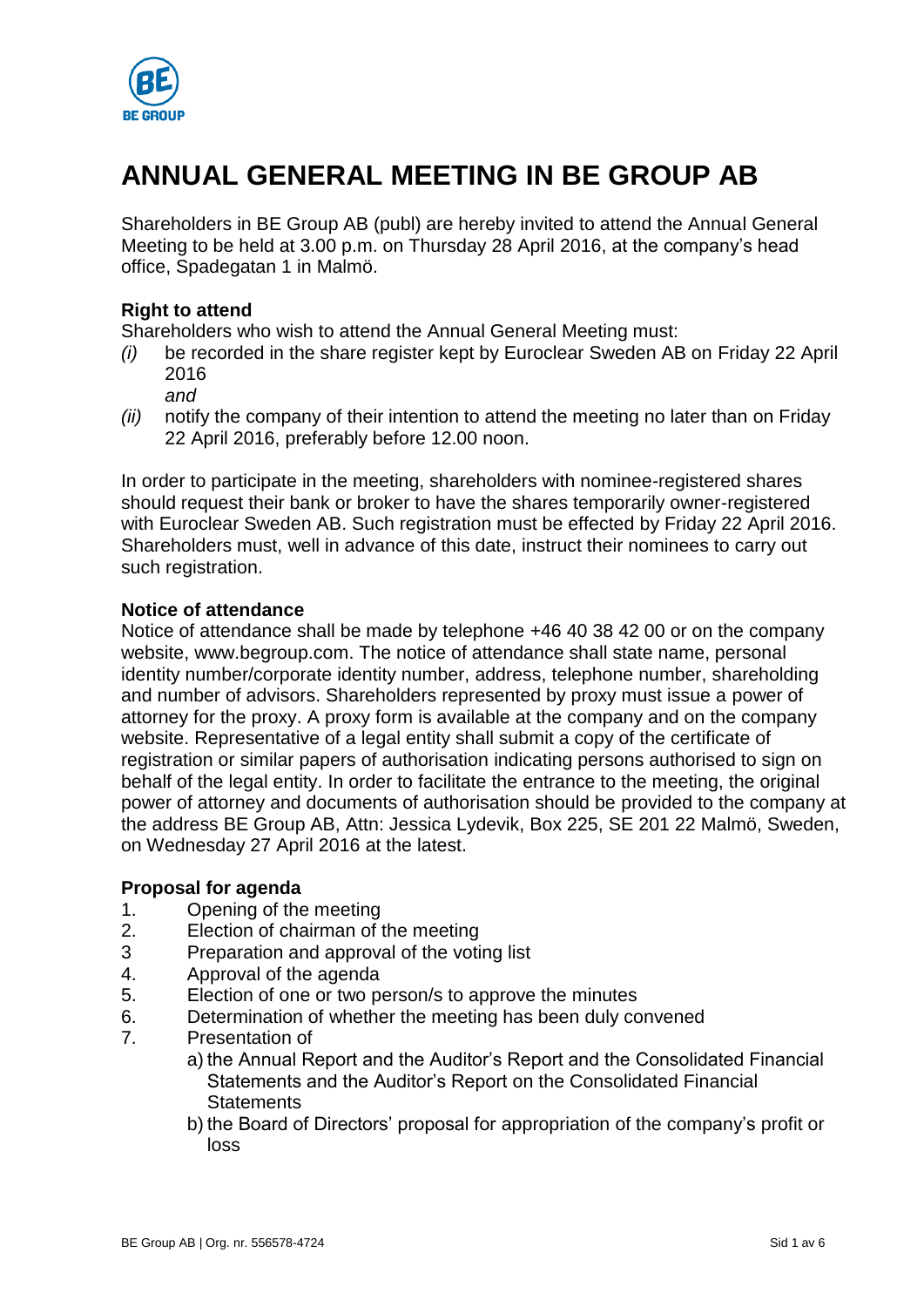

- c) statement by the Auditor whether applicable guidelines for remuneration to senior executives has been complied with
- 8. Report on the work of the Board of Directors and the Committees
- 9. The CEO's report
- 10. Resolutions regarding
	- a)the adoption of the Statement of Income and the Balance Sheet and the Consolidated Statement of Income and the Consolidated Balance Sheet
	- b)the appropriation of the company's profit or loss according to the adopted Balance Sheet
	- c) the discharge from liability of the Board members and the CEO for the financial year 2015
- 11. Establishment of the number of Board members
- 12. Establishment of fees to the Board members and the Auditor
- 13. Election of Board members
- 14. Election of Auditor
- 15. Determination of guidelines for remuneration to senior executives
- 16. Resolutions regarding: I. amendment of the articles of association, and II. a reverse share split of the company's shares.
- 17. Resolution on the authorisation of the Board of Directors to decide on the transfer of the company's own shares
- 18. Closing of the meeting

# **Proposal for election of chairman of the meeting (item 2)**

The Nomination Committee of BE Group for the Annual General Meeting 2016, consisting of Bengt Stillström (AB Traction), Jan Andersson (Swedbank Robur fonder), Fredrik von Baumgarten (The Pure Circle) and Petter Stillström (chairman of the Board of BE Group), has proposed that Petter Stillström is to be elected chairman of the meeting.

# **Proposal for appropriation of the company's profit or loss (item 10 b)**

The Board of Directors has proposed that no dividend is to be distributed for the financial year 2015 and that the results of the company of SEK 323,530,818 in total, including this year's loss of SEK 224,342,971, should be carried forward.

# **Proposal for establishment of the number of Board members (item 11)**

The Nomination Committee has proposed that the number of Board members shall be 6 without any deputy members.

# **Proposal for establishment of fees to the Board members and the Auditor (item 12)**

The Nomination Committee has proposed that fees to the Board members shall amount to a total of SEK 1,470,000 whereof unchanged, SEK 420,000 to the chairman of the Board and unchanged SEK 210,000 to each of the other Board members elected by the general meeting. For work in the Audit Committee an unchanged remuneration of SEK 70,000 shall be paid to the chairman and SEK 40,000 shall be paid to each of the other committee members, whereas for work in the Remuneration Committee no remuneration shall be distributed (unchanged).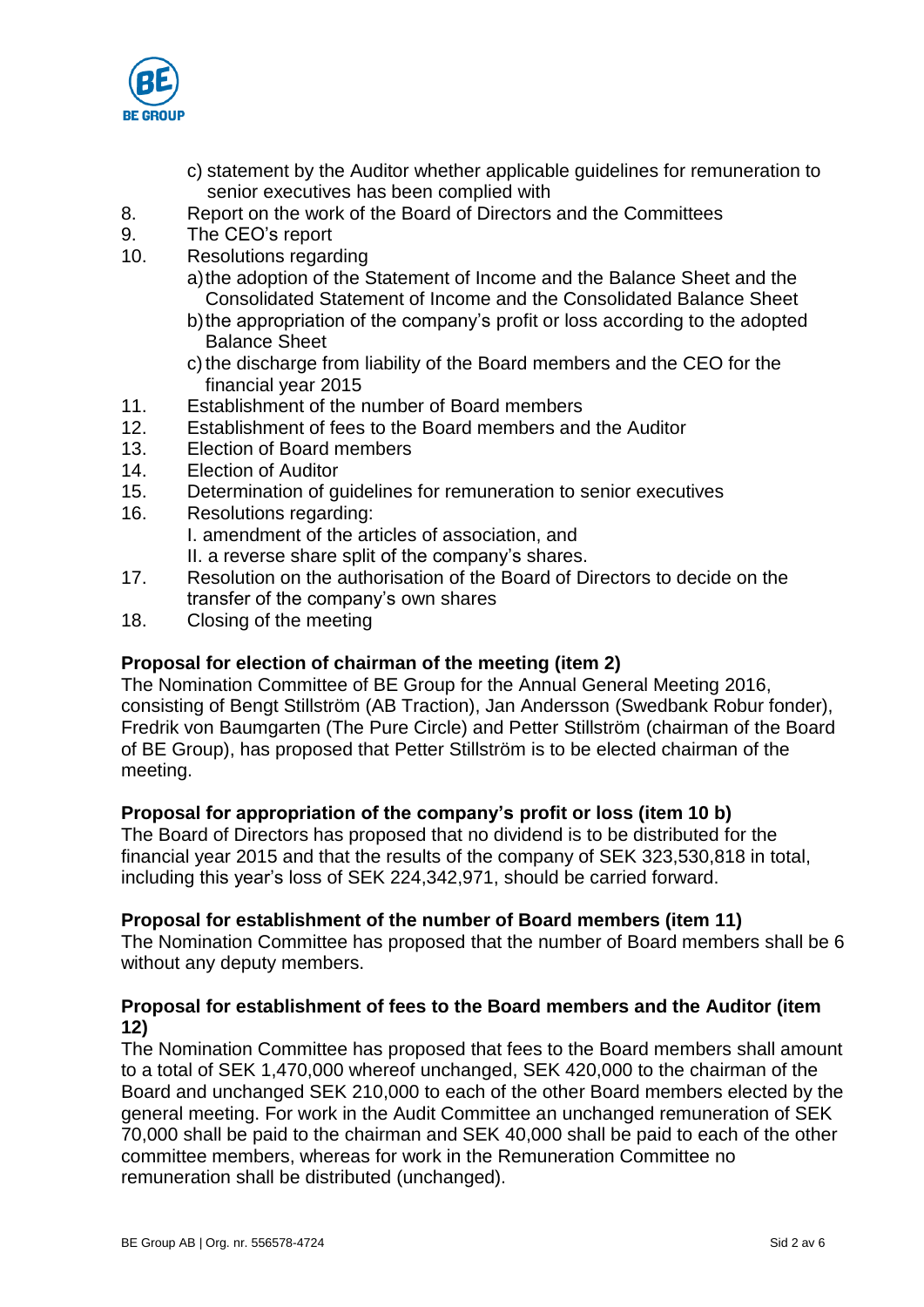

In connection with the Nomination Committee's proposal for fees to the Board members, the Board of Directors proposes, provided that it is cost-neutral for BE Group and after a written agreement between BE Group and a Swedish limited liability company which is wholly-owned by a Board member, that the board fee may be invoiced by the company wholly-owned by the Board member. In such case, the invoiced fee shall be increased with an amount corresponding to social security payments pursuant to law and value added tax pursuant to law.

The Nomination Committee has further proposed that fees to the Auditor should be paid according to approved invoices.

# **Proposal for election of Board members (item 13)**

The Nomination Committee has proposed re-election of Board members Petter Stillström, Charlotte Hansson, Lars Olof Nilsson and Jörgen Zahlin, and new election of Esa Niemi and Mikael Sjölund. Roger Bergqvist has declined re-election.

Esa Niemi has a M.Sc., was born in 1948 and is a citizen of both Sweden and Finland. Esa Niemi is active as a management consultant based in Sweden, he has long industrial experience, particularly within corporate management and in sales in companies such as Nolato, KB Components (formerly Konstruktions-Bakelit AB) and Hackman.

Mikael Sjölund has a B.Sc. in construction and was born in 1971. Mikael Sjölund is active as an investment and management consultant and is CEO of Effso Entreprenad AB. Previously, he has i.a. worked as project manager and purchase manager within Skanska and been vice president of Imtech Nordic.

The Nomination Committee has proposed re-election of Petter Stillström as chairman of the Board.

#### **Proposal for election of Auditor (item 14)**

The Nomination Committee has proposed re-election of the registered accounting company Öhrlings PricewaterhouseCoopers AB for a term of one year. Öhrlings PricewaterhouseCoopers AB has informed the company that, should it be elected, Eva Carlsvi will be chief responsible auditor.

#### **Determination of guidelines for remuneration to senior executives (item 15)**

The Board of Directors proposes that the Annual General Meeting resolves to adopt unchanged guidelines for remuneration to senior executives, mainly in accordance with the following.

The remuneration to senior executives shall consist of a fixed salary, variable salary, pension and other benefits. The total remuneration rate shall be in accordance with market conditions. The fixed remuneration shall be individual and differentiated with regard to the responsibility and achievements of the individual and shall be set annually. A variable remuneration shall be related to the fulfilment of annual pre-determined well defined targets and amount to a maximum of 50% of the fixed remuneration.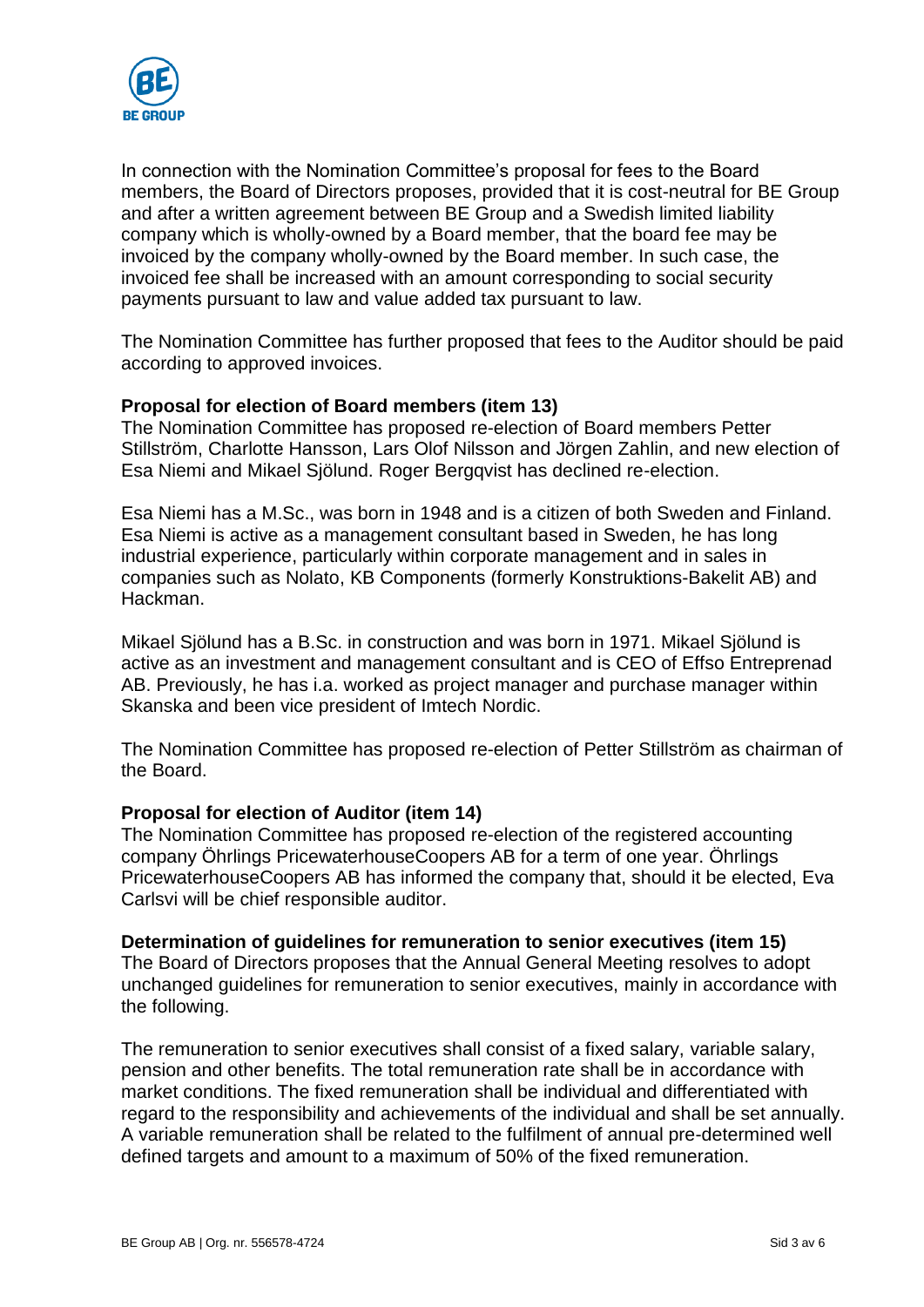

The pension shall be fee-based and correspond to a maximum of 30% of the fixed annual salary.

Upon notice by BE Group, the fixed salary during the notice period shall not exceed an amount equal to 12 months fixed salary.

#### **The Board's proposal for resolutions on (I) amendment of the articles of association and (II) a reverse share split of the company´s shares (item 16)** For the purpose of achieving an appropriate number of shares in the company, the Board of Directors proposes that the Annual General Meeting resolves on a reverse share split of the company's shares. In order to carry out the reverse share split in accordance with the Board of Directors' proposal, the limits for the number of shares set forth in the articles of association must be adjusted in accordance with what is proposed below.

# (I) PROPOSAL FOR RESOLUTION ON AMENDMENT OF THE ARTICLES OF **ASSOCIATION**

To enable the reverse share split of the company's shares in accordance with the Board of Directors' proposal under item 16.II, the Board of Directors proposes that the Annual General Meeting resolves on an adjustment of the articles of association in accordance with the following:

The limits for the number of shares are changed from a minimum of 150,000,000 and a maximum of 600,000,000 shares to a minimum of 10,000,000 and a maximum of 40,000,000 shares, whereby § 5 of the articles of association shall be worded as follows:

# $§ 5$

"*The number of shares shall be not less than 10,000,000 and not more than 40,000,000*."

# (II) PROPOSAL FOR RESOLUTION ON REVERSE SHARE SPLIT OF THE COMPANY'S SHARES

The Board of Directors propose that the Annual General Meeting resolves on a reverse share split of the company's shares, whereby 20 existing shares will be consolidated into to one (1) new share (reverse share split 1:20). The principal shareholder of the company, AB Traction, has, without compensation, committed to provide each shareholder whose shareholding does not correspond to a full number of new shares, the number of shares required (1-19) in order for the shareholding of all shareholders of the company to be evenly dividable by 20.

The Board of Directors propose that the Annual General Meeting authorises the Board of Directors to determine the record date for the reverse share split. The record date may not occur prior to the registration of the reverse share split with the Swedish Companies Registration Office.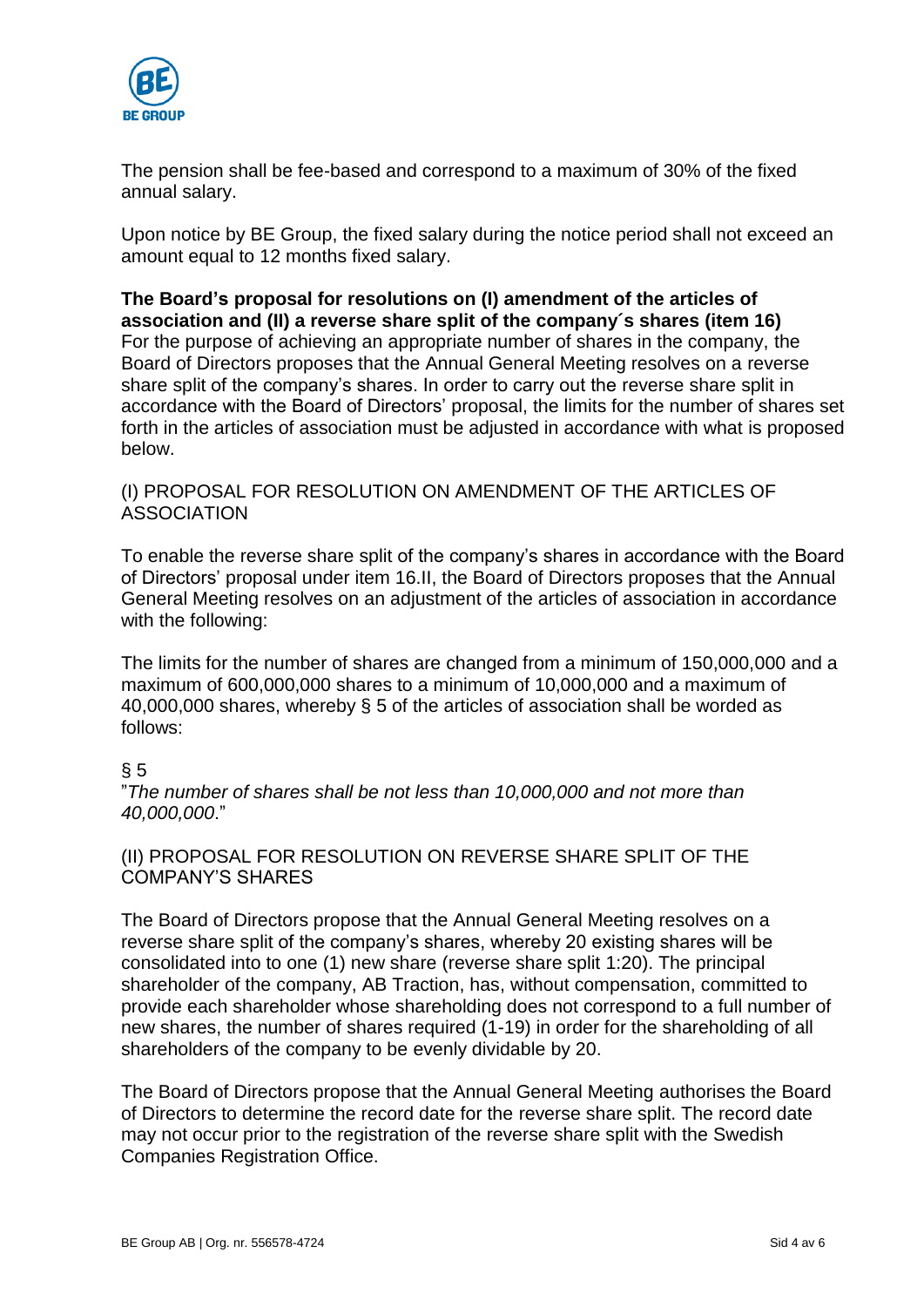

Following the reverse share split of the company's shares, the number of outstanding shares in the company will decrease from 260,202,495 to 13,010,124 shares. The proposed reverse share split of the company's shares will entail a change of the quota value from SEK one (1) to approximately SEK 20 .

The Board of Directors also proposes that the Annual General Meeting resolves to authorise the Board of Directors to make such minor adjustments to the meeting's resolutions under items 16.I and 16.II which may be required in connection with registration with the Swedish Companies Registration Office.

#### *Majority requirements*

The Board proposes that the resolution of the Annual General Meeting according to the Board's proposals under items 16.I-II shall be adopted in one single resolution. The resolution of the meeting according to the above is valid only if it has been approved by shareholders representing at least two thirds of the votes cast and the shares represented at the Annual General Meeting.

#### **Proposal for a resolution on the authorisation of the Board of Directors to decide on transfer of the company's own shares (item 17)**

In order to enable BE Group to finance minor company acquisitions and to give the Board of Directors the opportunity to adjust the company's capital structure, the Board of Directors proposes the Annual General Meeting to authorise the Board of Directors to decide, on one or several occasions no later than the Annual General Meeting 2017, on the transfer of the company's own shares. Transfer of shares may be made with deviation from the shareholders' preferential right of maximum 538,381 shares which corresponds to 26,919 shares following the reverse share split of the company's shares, equivalent to the company's existing holding of own shares. Transfer of shares may take place as payment of whole or part of the purchase price at the acquisition of a company or business or part of a company or business and the consideration shall be equal to the assessed market value of the share. On such transfer, payment may be made by assets contributed in kind or by set-off of a claim against BE Group. Transfer may also be made against cash payment by sale on Nasdaq Stockholm, at a price within the price interval that may be registered at any given time, i.e. the interval between the highest purchase price and the lowest sales price at the time of transfer. The Board of Directors shall be entitled to determine the other terms and conditions of the transfer.

#### *Voting majority*

The resolution of the meeting on the authorisation of the Board of Directors to decide on transfer of the company's own shares is subject to the support of shareholders representing at least two-thirds of both the number of votes cast and the shares represented at the meeting in order to be valid.

#### **Information at the Annual General Meeting**

The Board and the CEO shall at the Annual General Meeting, if any shareholder so requests and the Board believes that it can be done without significant harm to the company, provide information regarding circumstances that may affect the assessment of an item on the agenda, circumstances that can affect the assessment